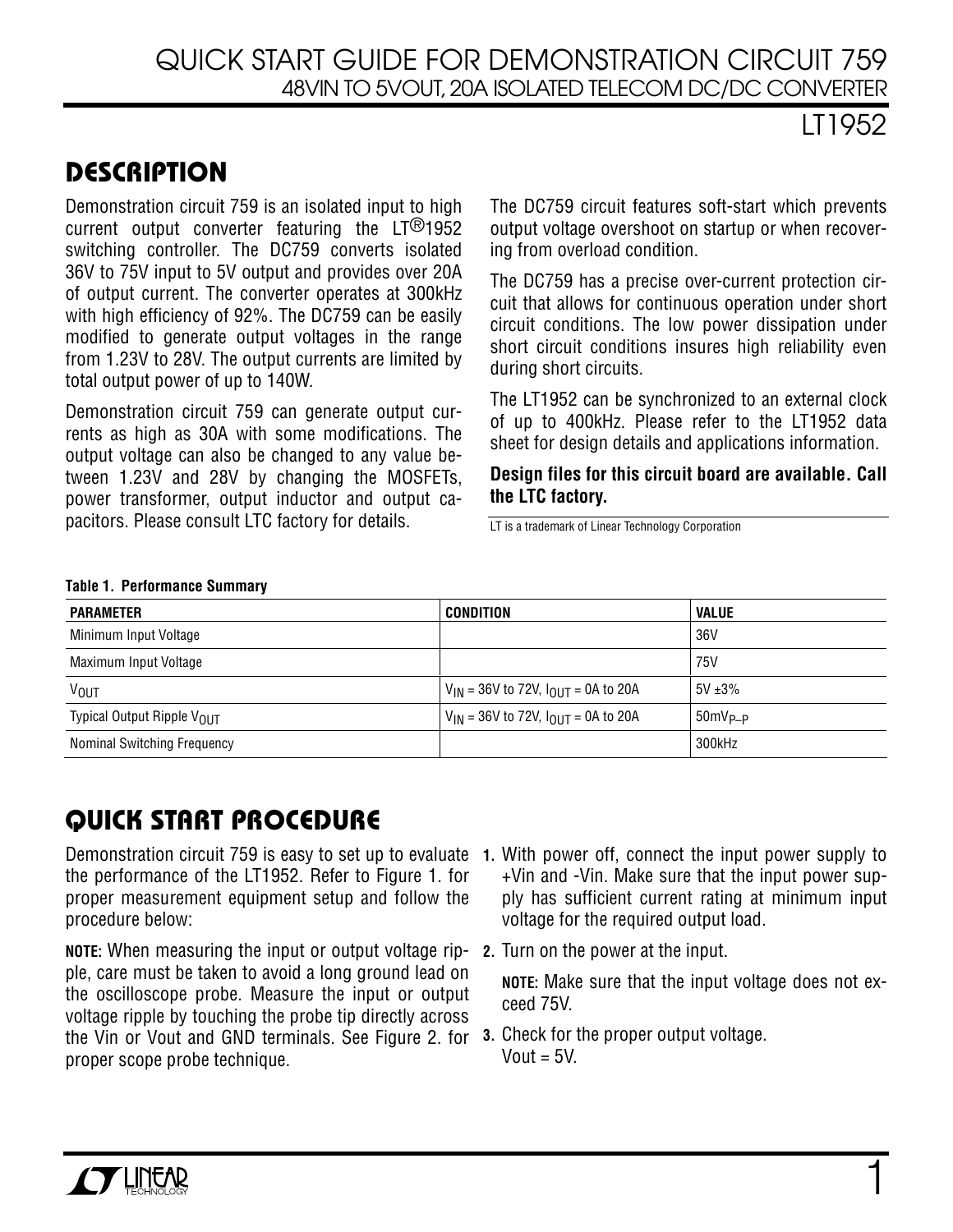If there is no output, temporarily disconnect the load to make sure that the load is not set too high.

- **4.** Once the proper output voltage is established, adjust the load within the operating range and observe the output voltage regulation, ripple voltage, efficiency and other parameters.
- **5.** The DC759 is equipped with an output capacitor CSYS (470uF) that approximates typical system rail capacitance. If system board already has capacitance of similar value, CSYS can be removed.

### **CHANGING THE OUTPUT VOLTAGE**

- **1.** To set the output voltage lower than 5V, change the bottom voltage divider resistor connected to LTC1698 Vfb pin (R31). For example, to get 3.3V output, change R31 resistor value to 22.6k.
- **2.** To get higher than 5V output voltages a transformer with higher turns ratio will be required. Also, an output MOSFET with higher voltage ratings may be required. Please contact LTC factory for details.

### **OUTPUT CAPACITORS**

The DC759 is equipped with an output capacitor CSYS (470uF) that approximates typical system rail capacitance

### **USING MOSFET BUFFERS**

The optional MOSFET buffer Q7 can improve the efficiency if a MOSFET with high Qg is used. By default, the MOSFET buffer is disabled. To test the performance with the buffer, perform the following steps.

- **1.** Turn the power off.
- **2.** Change the base-emitter resistor R33 to 10ohm.
- **3.** Turn the power on.
- **4.** Measure the efficiency.

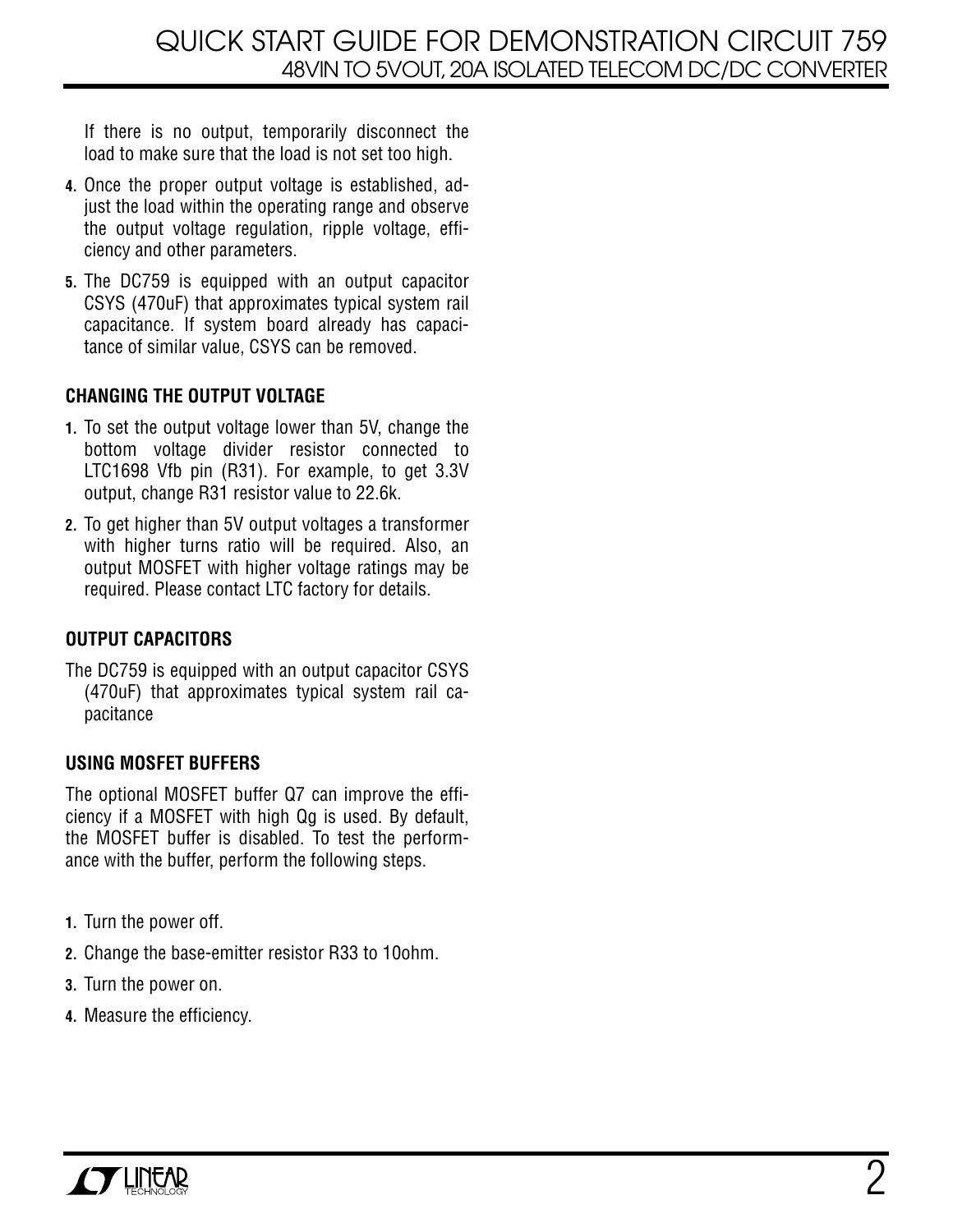## QUICK START GUIDE FOR DEMONSTRATION CIRCUIT 759 48VIN TO 5VOUT, 20A ISOLATED TELECOM DC/DC CONVERTER



**Figure 1. Proper Measurement Equipment Setup**



**Figure 2. Scope Probe Placement for Measuring Input or Output Ripple**